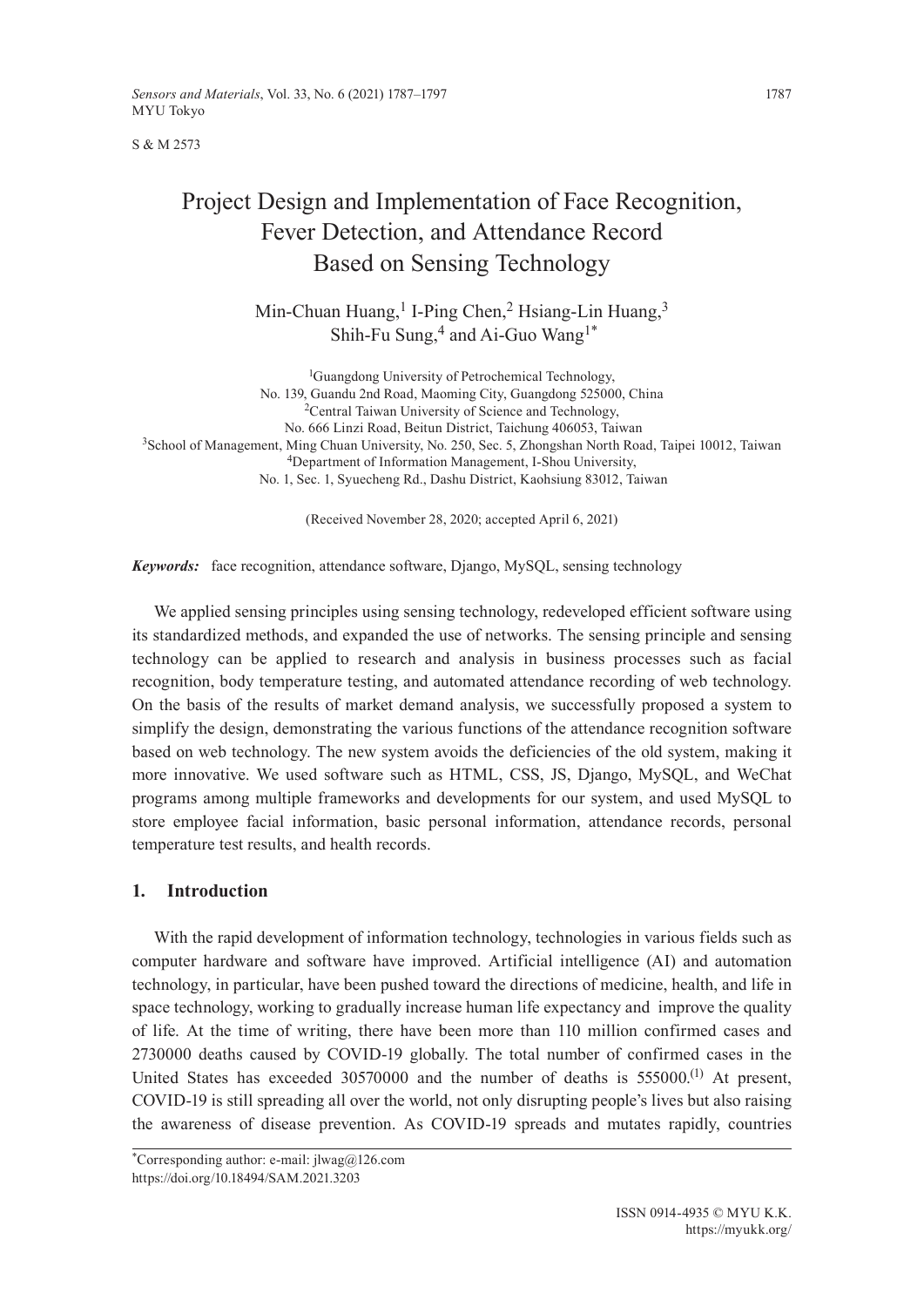around the world have gradually increased preventive measures. The international economic and social order urgently needs to be restructured and restored. To maintain our livelihoods, we have to cautiously return to the workplace while living with the threat of COVID-19 and practicing self-protection and social distancing.

The teaching objective is to guide college graduates to innovate and design useful articles for life.<sup> $(2,3)$ </sup> During the pandemic, group discussions have been conducted through video conferencing, dividing experiments, mastering group progress, letting students self-integrate their knowledge, and verifying their learning experience and ideas from the past four years, so they can apply what they have learned.<sup>(4)</sup> The principles and technology of sensing are applied to the research and analysis of business processes such as facial recognition, body temperature testing, and automated attendance recording using web technology. $(5,6)$ 

The purpose of this study is to establish a fever detection file database for returning workers,<sup> $(7)$ </sup> and use face recognition system technology to identify them and give them a green or red health code to indicate whether their current health allows them to enter the workplace.<sup>(8)</sup> At the same time, a database for an attendance system is established, $(9)$  which can effectively monitor and control the current situation of disease prevention and contact time series, track the timeline and condition of patients with a fever, and establish a personal and group database. This is to achieve effective disease prevention and organizational care, and to improve the virtuous cycle of interpersonal cohesion and centripetal force.<sup>(10)</sup>

The first step is to screen applications and existing software packages connected to fever detection equipment and database planning. Starting from the standardized method of software system development for engineering courses, the goal is to use Internet mobile phones for faceto-face consultation. Mobile health applications (apps) can be used as part of telehealth to monitor patient-reported outcomes and enhance patient–provider communication.<sup>(11)</sup>

In recent years, international corporations have been looking for new and effective methods for monitoring employees' attendance and clocking in, hoping to move towards the current needs of companies and enterprises, and overcome the defects of the attendance mechanisms of magnetic cards and fingerprint technology. Just as license plate recognition and payment systems have been widely used by enterprises, the AI field, which is gradually adopting face recognition technology, is commonly used in the employee clock-in recognition mechanism and has gradually entered use in corporate employee attendance system databases. Face recognition is an image processing technology to detect human face features,  $(12)$  which extracts 128 biological characteristics of human face information. On the basis of an image library or on-thespot photography, element points of the facial contour structure can be quantified, and then the gender, identity, professional title, and job-related authority of the face can be identified through quantitative comparison and analysis.

The design and implementation of a system for facial recognition, fever detection, and attendance recording based on web technology can meet the requirements of corporate human resource management systems. This system can also provide information for enterprise attendance management and the scientific management of employee health, $(13)$  especially in the case of an emergency or for travellers. Cloud-based solutions have open challenges of interoperability and integration, higher challenges for security and privacy, and may lack 24/7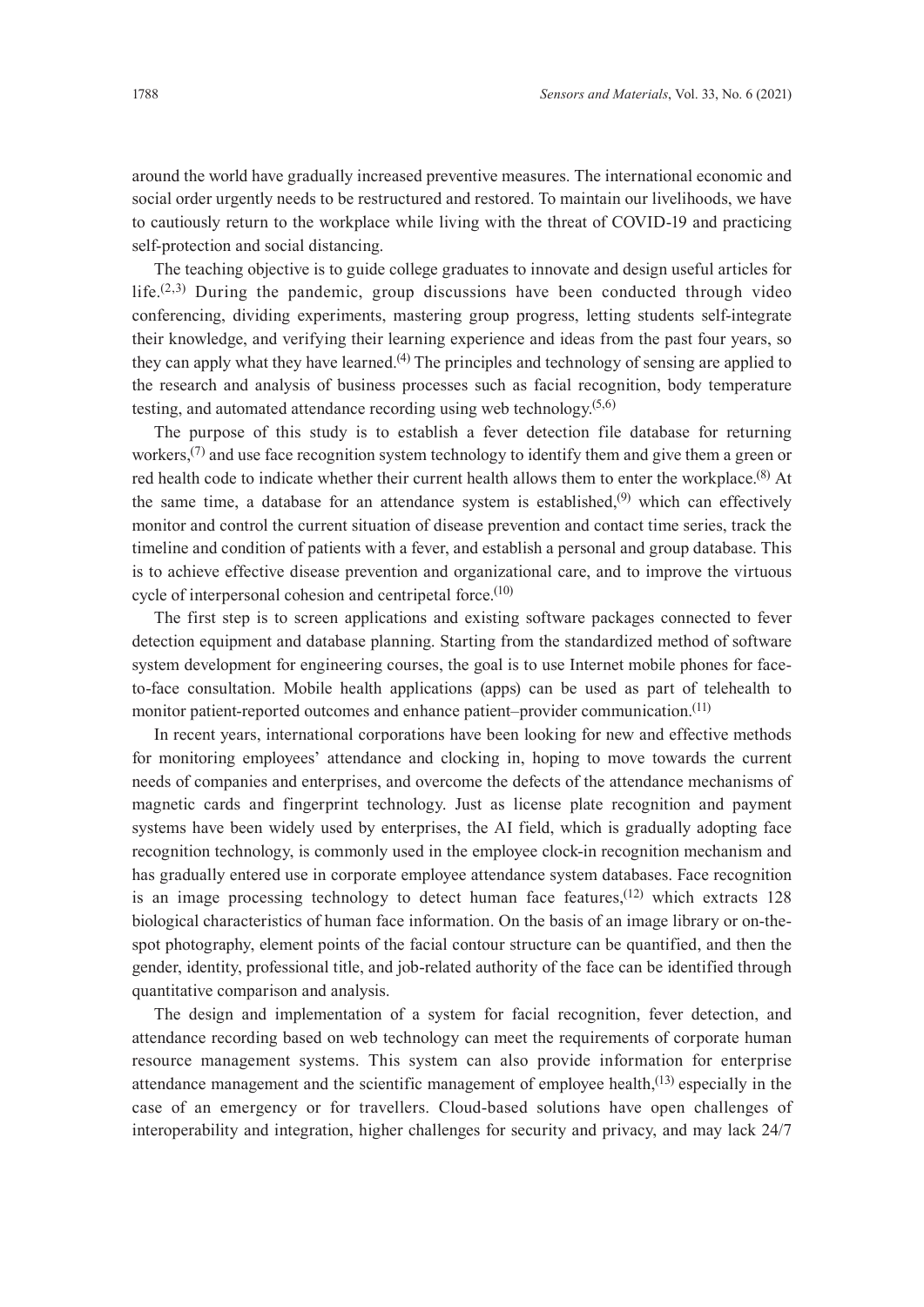support for the high availability of health history. Existing portable systems store limited health information for only a specific hospital and do not support mobility of patients across different hospitals. In this paper, we propose a next-generation portable Smart Health Record Management system with secure Near Field Communication (NFC). It will have many advantages, such as early fever warning, convenient health tracking and retrieval of employees, data security, reliable attendance data, a large storage capacity for data, low management cost, and the long service life of conventional equipment. Such a system will be essential to personal health and needs to be widely promoted.

# **2. Methods**

Facial recognition is an interdisciplinary research of pattern recognition and computer vision. It originated in the 1960s. At that time, face recognition technology was mainly based on the research of facial contours. In recent decades, recognition technology has analyzed the facial features and contours of each person. A computer can easily distinguish even small differences among people, helping to distinguish them. Presently, face recognition technology is widely used in customs clearance detection systems when entering and leaving a country. Compared with fingerprint and iris recognition technology, facial recognition has similarities but also exceptional characteristics. These recognition technologies are similar in that they can identify each person's unique identity. Although irises and fingerprints can also be used to extract features, they may be damaged and changed as a result of an accident or surgery, whereas facial recognition features will not change with time or the environment.<sup>(14)</sup>

At present, many research institutions and overseas universities, including MIT, CMU Robotics Institute, Cornell University, and Berkeley University, have teams that have made significant contributions in the field of facial recognition. Domestic institutions studying facial recognition are the Chinese Academy of Sciences, Tsinghua University, Harbin University of Technology, and Nanjing University of Technology, along with other long-term research teams.

There are many kinds of attendance monitoring systems, such as those based on fingerprint recognition,<sup>(15)</sup> iris recognition,<sup>(16,17)</sup> and facial recognition.<sup>(18)</sup> Old attendance monitoring systems have a barcode punch card or a magnetic card recorded in a database and were designed for convenience to replace the use of notes and coins. They have been widely used in various markets because the cost of the cards is low and the recognition accuracy is high. However, they can be lost, damaged, or stolen. The latest technology has been implemented in employee identification systems, inventories, security personnel displays, and RFID items related to patrol tracking records, disaster simulations, and impact factor analyses. In the future, 5G or B5G technology will be able to detect abnormal behaviors of employees due to physical discomfort or unintentional negligence, so disasters can be prevented in time. Recently, face recognition technology has been gradually introduced into large supermarkets for digital currency payment at check-out counters.(19) At present, it is used for convenient cashflow trading, logistics shelf management, accurate customer group marketing, and customer loyalty management. It is expected that face recognition technology will move toward regional strategic operations and analyses in the future.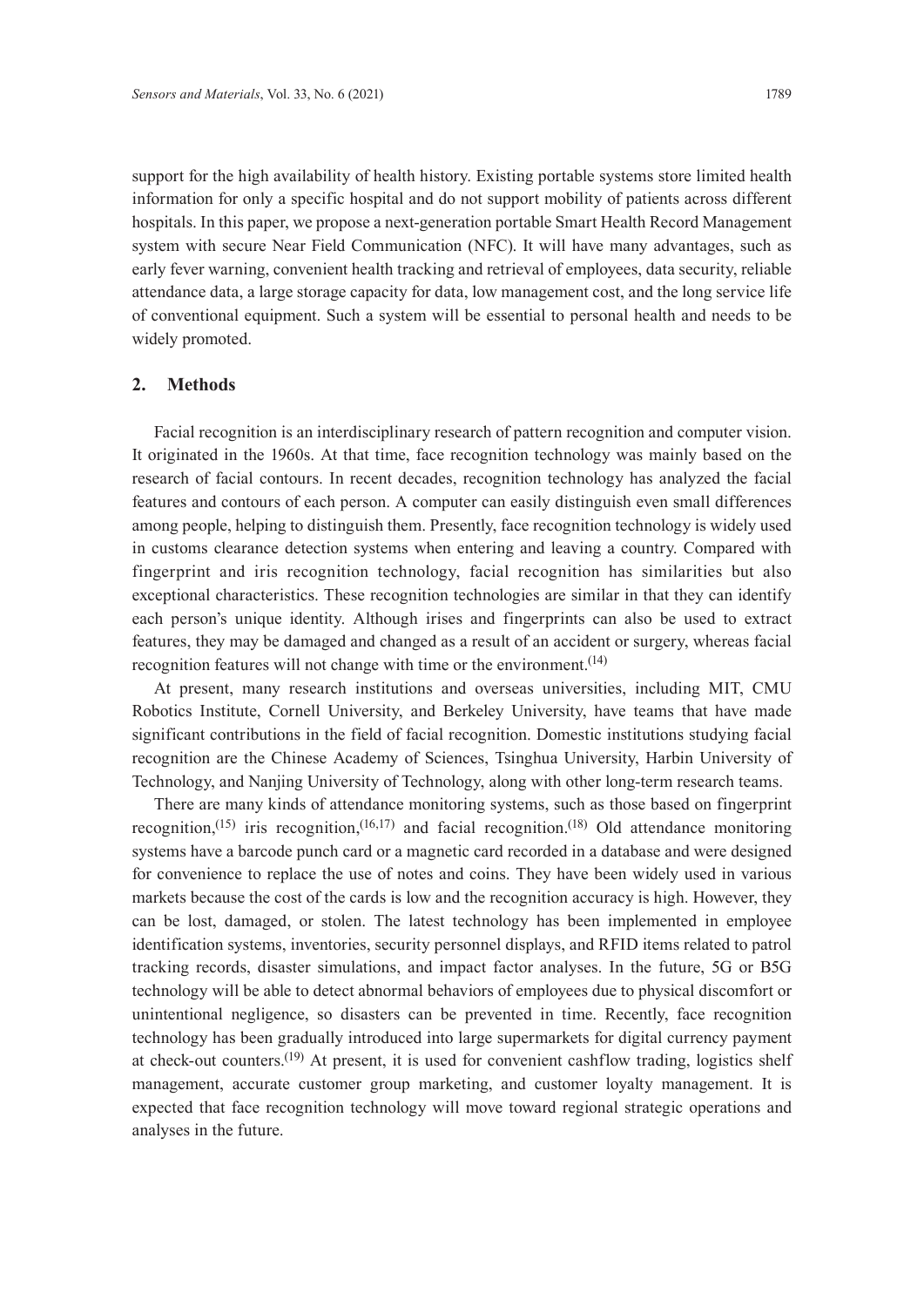# **2.1 System analysis and system design**

By using the system architecture, the preliminary functional requirements of the system are satisfied. Details are shown in Table 1.

# Table 1

Software selection analysis and application concept.

| Project                                                          | Main content                                                                                                                                                                                                                                                                                                                                                                                                                                                                                                                                                                                                                                                                                 |                                                                                                                                          |  |  |  |
|------------------------------------------------------------------|----------------------------------------------------------------------------------------------------------------------------------------------------------------------------------------------------------------------------------------------------------------------------------------------------------------------------------------------------------------------------------------------------------------------------------------------------------------------------------------------------------------------------------------------------------------------------------------------------------------------------------------------------------------------------------------------|------------------------------------------------------------------------------------------------------------------------------------------|--|--|--|
|                                                                  | Software selection analysis                                                                                                                                                                                                                                                                                                                                                                                                                                                                                                                                                                                                                                                                  | Application concept                                                                                                                      |  |  |  |
| Python                                                           | A very popular programming language for beginners. Simple,<br>easy to learn, and highly readable. Fits the thinking mode of our<br>life. Often used in many fields, such as artificial intelligence and<br>machine learning. Compatible with other languages, such as network<br>programming, the web, and GUIs.                                                                                                                                                                                                                                                                                                                                                                             | Python programming<br>language is simple, easy to<br>learn and maintain, and has a<br>powerful database.                                 |  |  |  |
| Django                                                           | A web framework written in Python. Adopts the classic MVC mode<br>and is a three-tier structure. M is the data model; T is the view, which<br>is used to write front-end page code; V is the controller used to write<br>functional logic code. Advantages are a perfect URL routing controller,<br>simple configuration, easy to understand, high degree of freedom, and<br>safe and reliable characteristics.                                                                                                                                                                                                                                                                              | With an automatic<br>background management<br>interface, form processing,<br>and template system, it can<br>achieve a decoupling effect. |  |  |  |
| MySQL                                                            | A structured relational database with a small volume and fast<br>command execution. Free to use, reducing user cost. Simple database,<br>easy to learn, and easy to use. Supports multiple languages and can run<br>on multiple systems. Open code that can be modified.                                                                                                                                                                                                                                                                                                                                                                                                                     | MySQL database runs<br>quickly, is low cost, easy to<br>use, portable, open source,<br>and has good maintenance.                         |  |  |  |
| <b>HTML</b>                                                      | The code used to design web pages. Has the basic structure for web<br>page layout and is a necessary technology for making web pages.                                                                                                                                                                                                                                                                                                                                                                                                                                                                                                                                                        | HTML language does<br>not need to be resolved<br>by a specific server and is<br>recognized and parsed by<br>most browsers.               |  |  |  |
| <b>CSS</b>                                                       | Recognized in various browsers, independent of the operating system,<br>and can be compatible with editing on various platforms. Can be<br>referenced in many places without the need to write redundant code<br>and is highly flexible.                                                                                                                                                                                                                                                                                                                                                                                                                                                     | The function of CSS is to<br>decorate a website in any<br>style.                                                                         |  |  |  |
| JavaScript                                                       | HTML can be used to build the foundation of a website, CSS can be<br>used to decorate web pages, and JavaScript can be used to interactively<br>present dynamic effects.                                                                                                                                                                                                                                                                                                                                                                                                                                                                                                                     | HTML, CSS, and JavaScript<br>are the perfect combination<br>for building web pages.                                                      |  |  |  |
| WeChat                                                           | The Mina framework of the WeChat applet is mainly composed of<br>three parts: view layer, logic layer, and system layer. The WeChat<br>applet is convenient, fast, and occupies little capacity                                                                                                                                                                                                                                                                                                                                                                                                                                                                                              | The WeChat applet can be<br>used without downloading,<br>forming a community<br>ecosystem.                                               |  |  |  |
| Face<br>recognition                                              | Performed with Python's facial recognition library, which uses Dlib's<br>deep learning face recognition technology. Can detect facial images<br>and support multiuser facial recognition at the same time.                                                                                                                                                                                                                                                                                                                                                                                                                                                                                   | Dlib is open source and free<br>for all to use.                                                                                          |  |  |  |
| Intelligent<br>human body<br>temperature<br>monitoring<br>system | Can detect multiple people at the same time in crowded places. High<br>passage efficiency and a temperature-measuring time of less than 1<br>s, which will not cause congestion. Can avoid contact between staff<br>and suspected patients and reduce the risk of staff infection. High<br>accuracy rate and low risk of false or missed detection. Wireless<br>remote data transmission, providing real-time display of data and<br>information transparency. Equipped with a large data display screen,<br>so everyone can participate in supervision. Data can be stored flexibly,<br>and historical curves can be analyzed at any time to achieve big data<br>monitoring and management. | Epidemic prevention and<br>control: intelligent rapid<br>temperature and fever<br>detection system.                                      |  |  |  |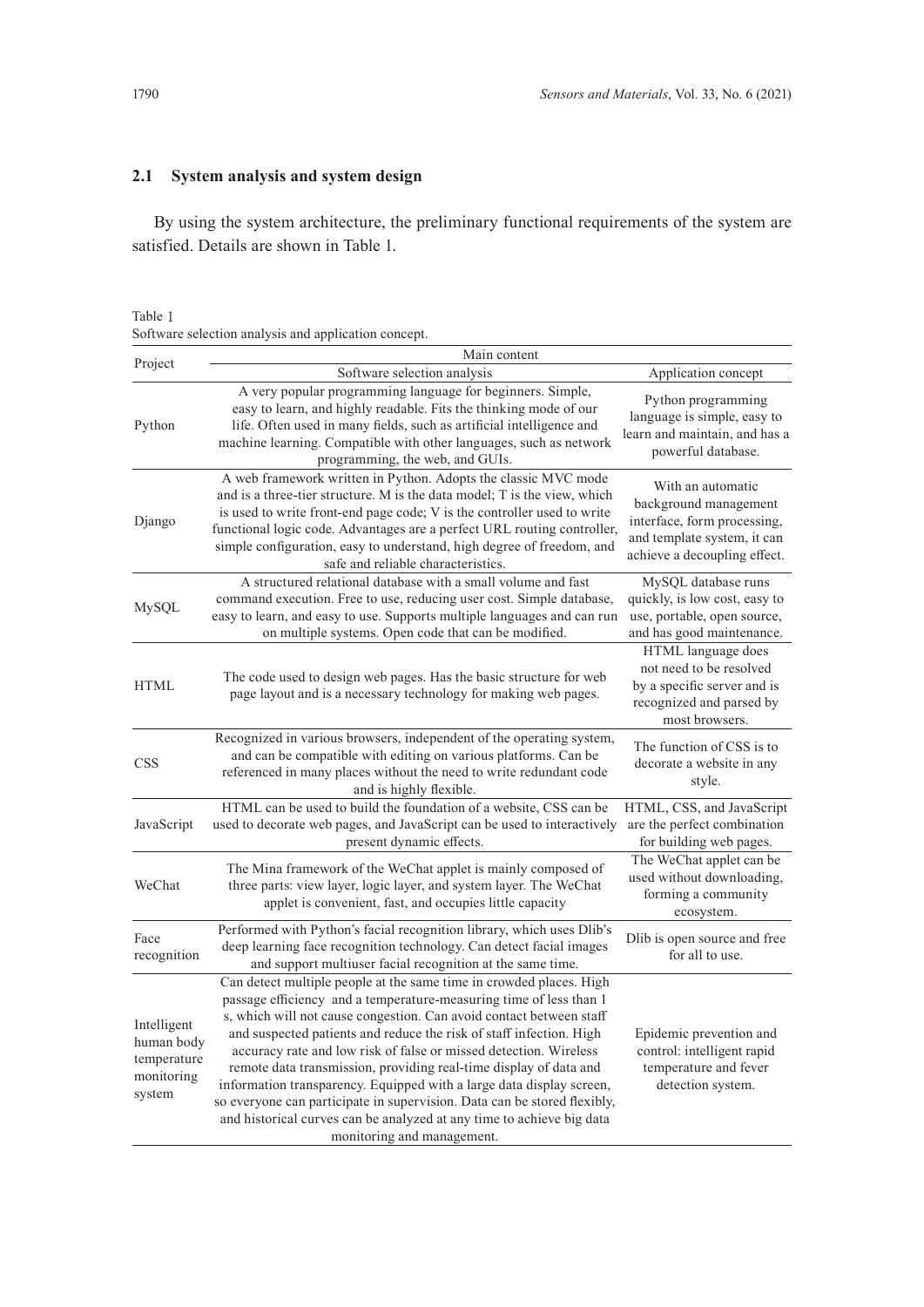#### **2.2 System feasibility analysis**

System feasibility analysis is divided into the following four analyses: technical feasibility analysis, economic feasibility analysis, operational feasibility analysis, and business process analysis

#### **2.2.1 Technical feasibility analysis**

The system architecture mainly adopts technology from Python, the Django framework, and the WeChat applet. Python is a simple and easy-to-use programming language with high developmental efficiency. It is also an open-source project. The Django framework has perfect functions, complete elements, and a large collection of commonly used tools and modules, making it suitable for the rapid development of application-oriented websites and saving development time. The WeChat applet is a WeChat product, which is very user friendly to developers and does not incur an extra cost; developers can simply register and begin developing.

#### **2.2.2 Economic feasibility analysis**

The sensing image of the camera is also displayed on the computer and TV screen for checking. The interface of the system is clean and smooth, and the control is simple, without a lot of complex operations. Intelligent human body temperature monitoring and attendance monitoring should be processed online, so that there is no need for large machinery or equipment.

#### **2.2.3 Operational feasibility analysis**

The face recognition attendance system does not need to have any third-party software installed; it only needs the client's computer with a web browser. The system is very straightforward and convenient for employees. Employees only need to carry out facial recognition using the system and then click to log in to check their daily temperature and attendance reports with the program. The WeChat applet has already been integrated into people's daily lives, and employees can view their records anytime and anywhere, helping them easily submit a leave application. It also provides a background system with simple operations and a clear interface for administrators, which greatly aids their management of employees' attendance information. Therefore, the system is feasible for operation.

#### **2.2.4 Business process analysis**

There are super administrators in the system, who have all the rights of the system. A new employee registers information via the administrator. The administrator enters the employee's facial and basic personal information into the system. The face recognition technology will identify whether the face is ambiguous and request that the user re-enters the information if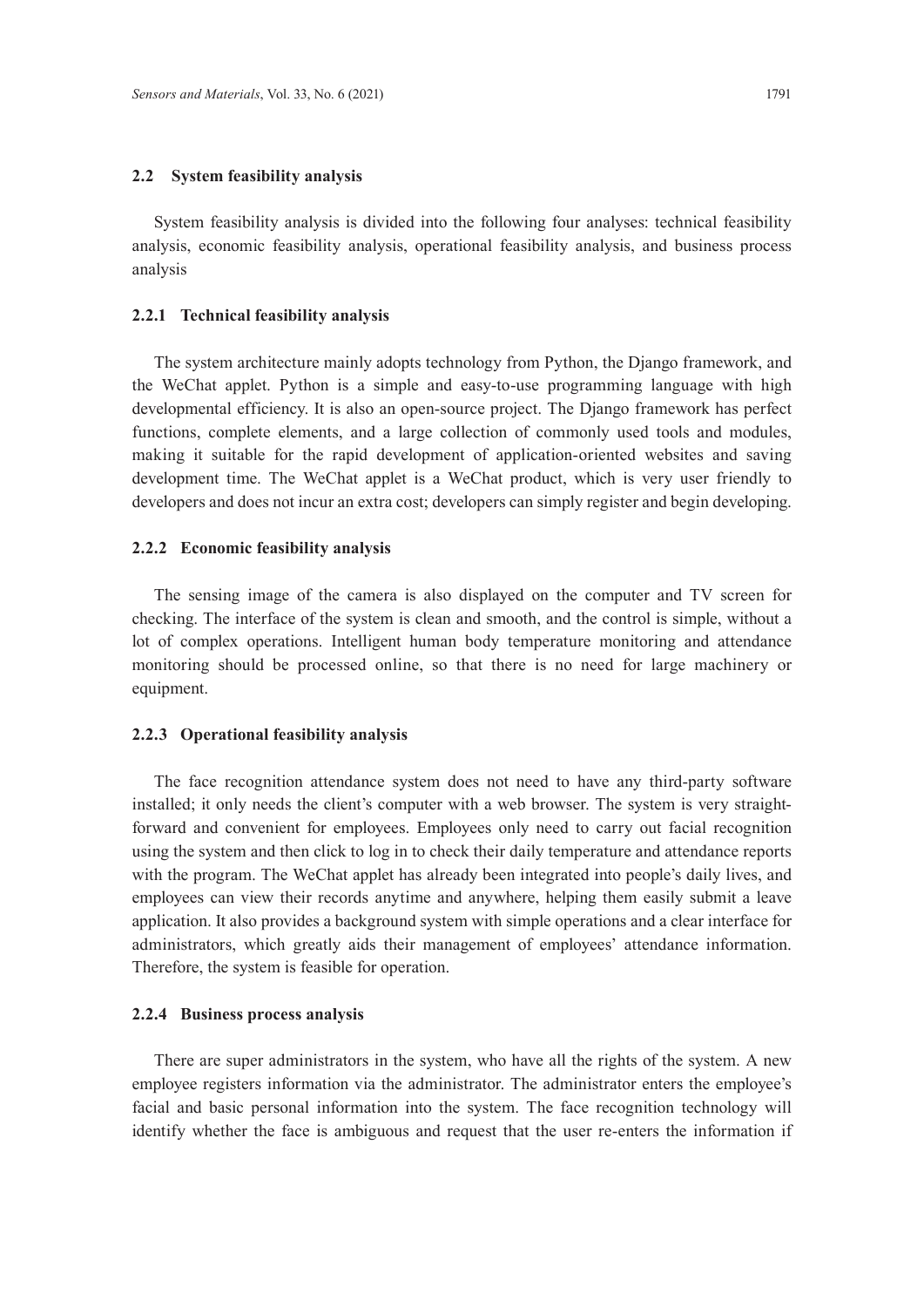needed. When successful, the job identification number and initial password are assigned to the employee so the employee can check their body temperature, fever status, and clock in and out times. Facial recognition is carried out by computer cameras, and a voice confirms the clock in as successful. The data is also transmitted to a database through the server to form attendance reports. Employees can check whether they clocked in successfully through the applet. The system calculates the statistics of the attendance records of employees monthly. The administrator can view the monthly attendance statistical table of each employee and a statistical pie chart of the total attendance rate of the whole company. Company employees can open their mobile WeChat app, search for the applet, click to log in to obtain authorization information, and enter the account number and password in the login page to view the day's attendance information and absence record.

# **3. Results**

First, the overall design of the whole system is carried out in a general direction, and the overall architecture of the system is designed to provide the possibility of further detailed designs.

# **3.1 Overall design system**

The description of the overall design of the system is divided into four parts: system logic architecture design, basic face information management, attendance statistics management, and system database design.

#### **3.1.1 System logic architecture design**

The face recognition attendance system is a comprehensive application based on a browser, sensor, and server. When the functional logic code on the server side completes the database, the data is returned to the client. The client does not need to know the implementation process, reducing the burden on the client. The browser and server (B/S) structure of the system is divided into three layers: the presentation layer, logic layer, and data layer. The task of the presentation layer is to return the results page and data to the client, and it can directly report the interaction between the client and the server. The B/S architecture of the system is shown in Fig. 1.

#### **3.1.2 Basic face information management**

The functional structure of the basic face information management, as shown in Fig. 2, includes five functional modules for attendance management: a face information module, an employee information module, a fever detection information module, a clock-in time management function module, and a system information management function module. Figure 2 shows a flow chart of the functional structure of basic face information management.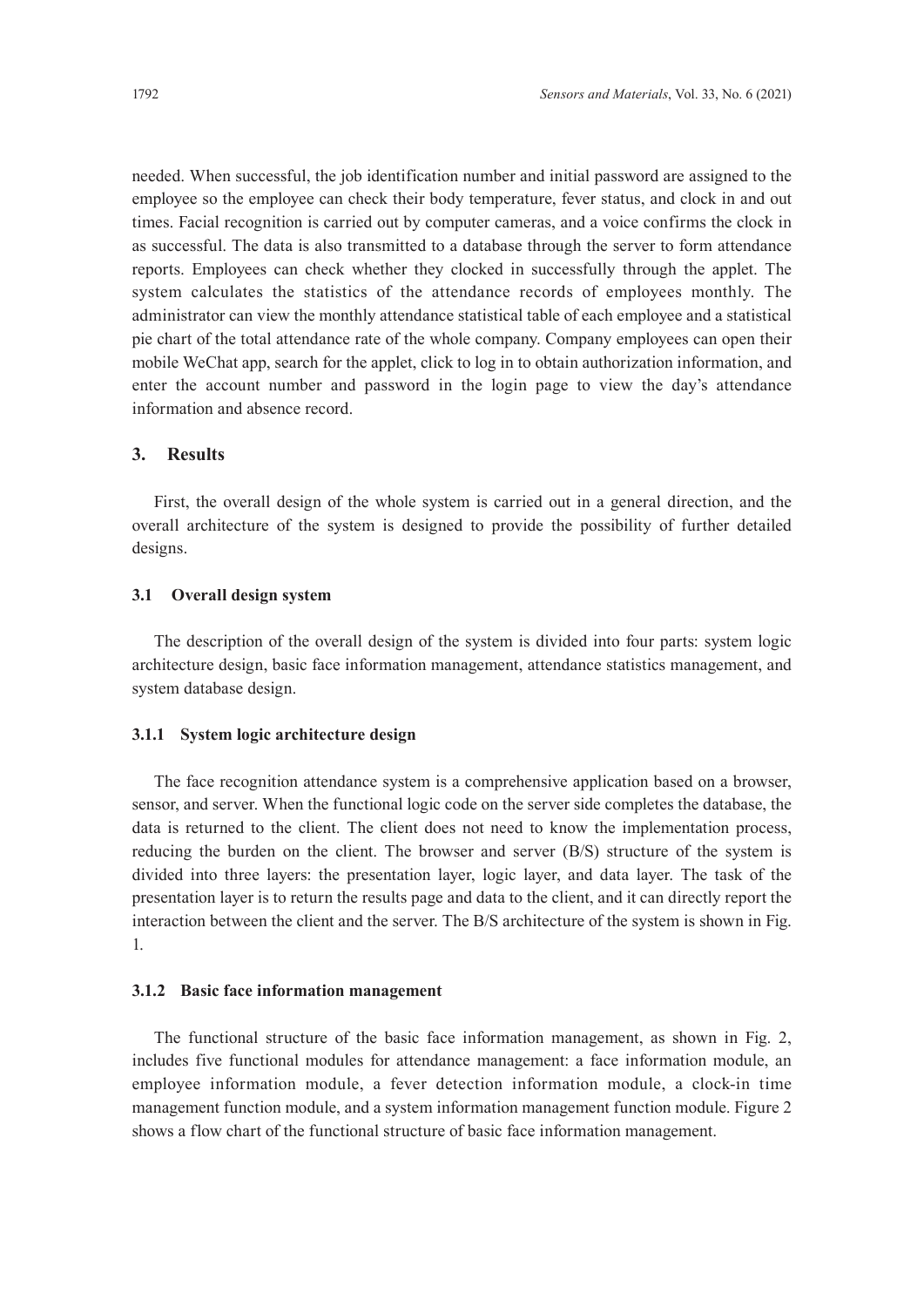

Fig. 1. B/S architecture of the system.



Fig. 2. Flow chart of functional structure of basic face information management.

#### **3.1.3 Attendance statistics management**

There are two sub-modules in the module managing the employee attendance statistics: one is a module with the function of querying the employee attendance rate. The second is health sensing.

# **3.2 System database design**

Database design refers to the construction of an optimized logical model and physical structure for a given application environment, and the establishment of a database and its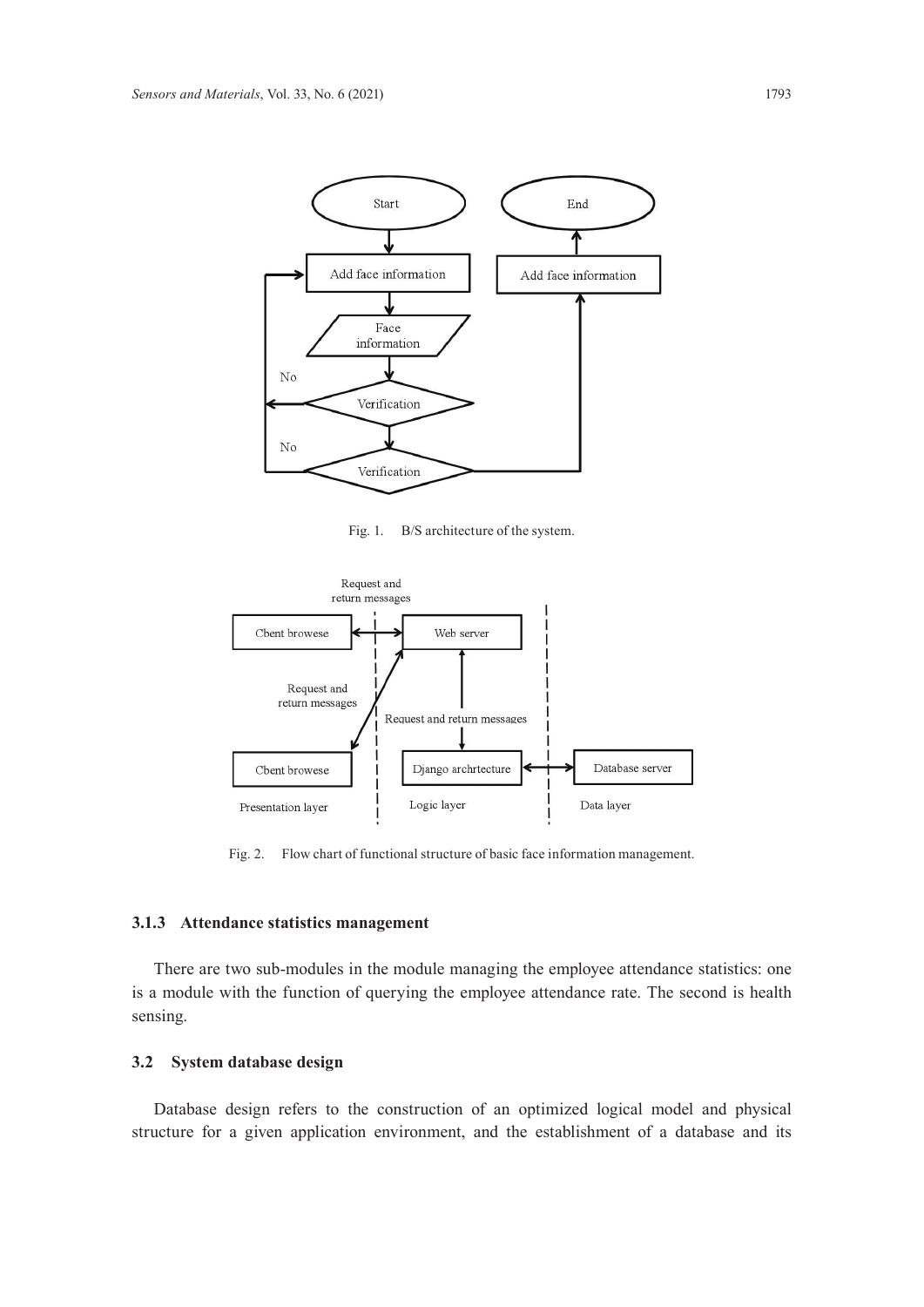application system based on it, so that it can effectively store and manage data and meet the application needs of various users, including information management requirements and data operation requirements. The corresponding entity relationship (ER) diagram can be derived from entities, their attributes, and associations between entities, as shown in Fig. 3. The database table design uses the ER diagram results for the data structure after the logical design of the database so that the corresponding database tables can be constructed.

# **3.3 Database table design**

After the logical design of the database, the ER diagram results obtained above are sorted to construct corresponding database tables, such as the administrator database table shown in Table 2.

#### **3.4 Detailed modular design of the system**

The table above describes the detailed process of the specific module design of the face recognition attendance system. The detailed design involves the design and compilation of each module or interface of the software system according to the system modular design method, which can be used for reference by developers to write code and form concept diagrams of



Fig. 3. ER diagram.

| Table 2                       |  |
|-------------------------------|--|
| Administrator database table. |  |

| Table field         | Data type                     | Can it be empty? | Primary key | Remarks         |
|---------------------|-------------------------------|------------------|-------------|-----------------|
| id                  | $int(11)$ varchar $(128)$     | <b>NOT NULL</b>  | PRIMARY KEY | Serial number   |
| password            | varchar $(150)$               | <b>NOT NULL</b>  |             | Password        |
| username            | varchar $(254)$ tinyint $(1)$ | <b>NOT NULL</b>  |             | User name       |
| email               | datetime tinyint(1)           | <b>NOT NULL</b>  |             | Role            |
| is superuser        | datetime                      | <b>NOT NULL</b>  |             | Mailbox         |
| last login is staff |                               | <b>NOT NULL</b>  |             | Last login time |
| date joined         |                               | <b>NOT NULL</b>  |             | <b>State</b>    |
|                     |                               | <b>NOT NULL</b>  |             | Joining time    |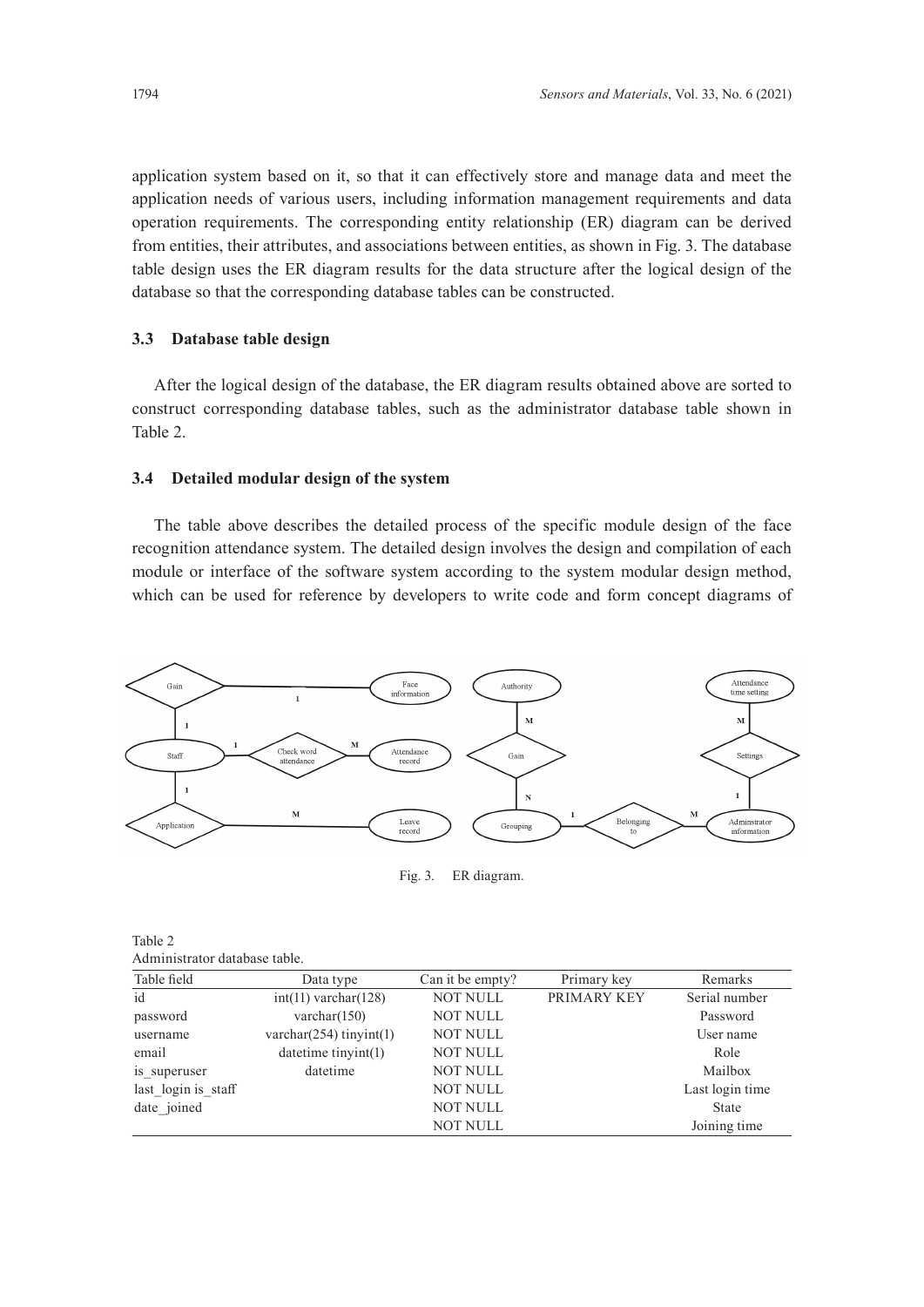modules or component implementation. For example, the flow chart of employee information entry starts when the administrator clicks the employee information management menu, then clicks the "Add" button to enter the information-filling interface, and fills in the relevant information of the employee.

#### **3.5 System implementation and testing**

After the completion of the system, perform grouping module and functional tests to see if it works. If a bug is found, the problem will be fixed immediately, making the system run properly and reliably. Black box testing is used to detect each function by focusing on the external structure without considering the internal logical structure, while white box testing is used to check wording.

#### **4. Conclusion and Discussion**

We have discussed the design, operation, and implementation of a system for face recognition, fever sensing, and attendance recording. Because the system has successfully integrated many pieces of software and small hardware, the initial construction cost will be low. It is also energysaving, minimizing maintenance costs. It can also perform fever screenings and track personal health records. The innovations and advantages of this system are listed as follows.

- From the perspective of software engineering project development, the feasibility analysis, requirement analysis, system design and implementation, and system testing are completed.
- The integrated software includes Python, Django, MySQL, HTML, CSS, Java Script, WeChat, face recognition, sensing technology, and an intelligent human body temperature monitoring system.
- The code was written to achieve the front-page layout and uses the H5 interface to open the camera tracking.js to capture the face image, which is combined with a face recognition library to carry out facial recognition comparison. Finally, voice confirmation is used so that the attendance record displays successfully.
- The Django framework and x-admin front-end framework are used to build the background function module, so that employees can view their attendance records through the applet and submit applications for leave.
- The program successfully integrates face recognition, sensing technology, a fever detection attendance system, and the WeChat applet system.

#### **Acknowledgments**

We would like to thank the assisting units of the School of Nursing, Central Taiwan University of Science and Technology, the nurses of the Taichung Blood Donation Center of the Taiwan Blood Foundation, and all the teachers in the Network Engineering Department of the School of Computer Science and Technology of Guangdong University of Petrochemical Technology [Project Number: 2019rc076 (702-519186)].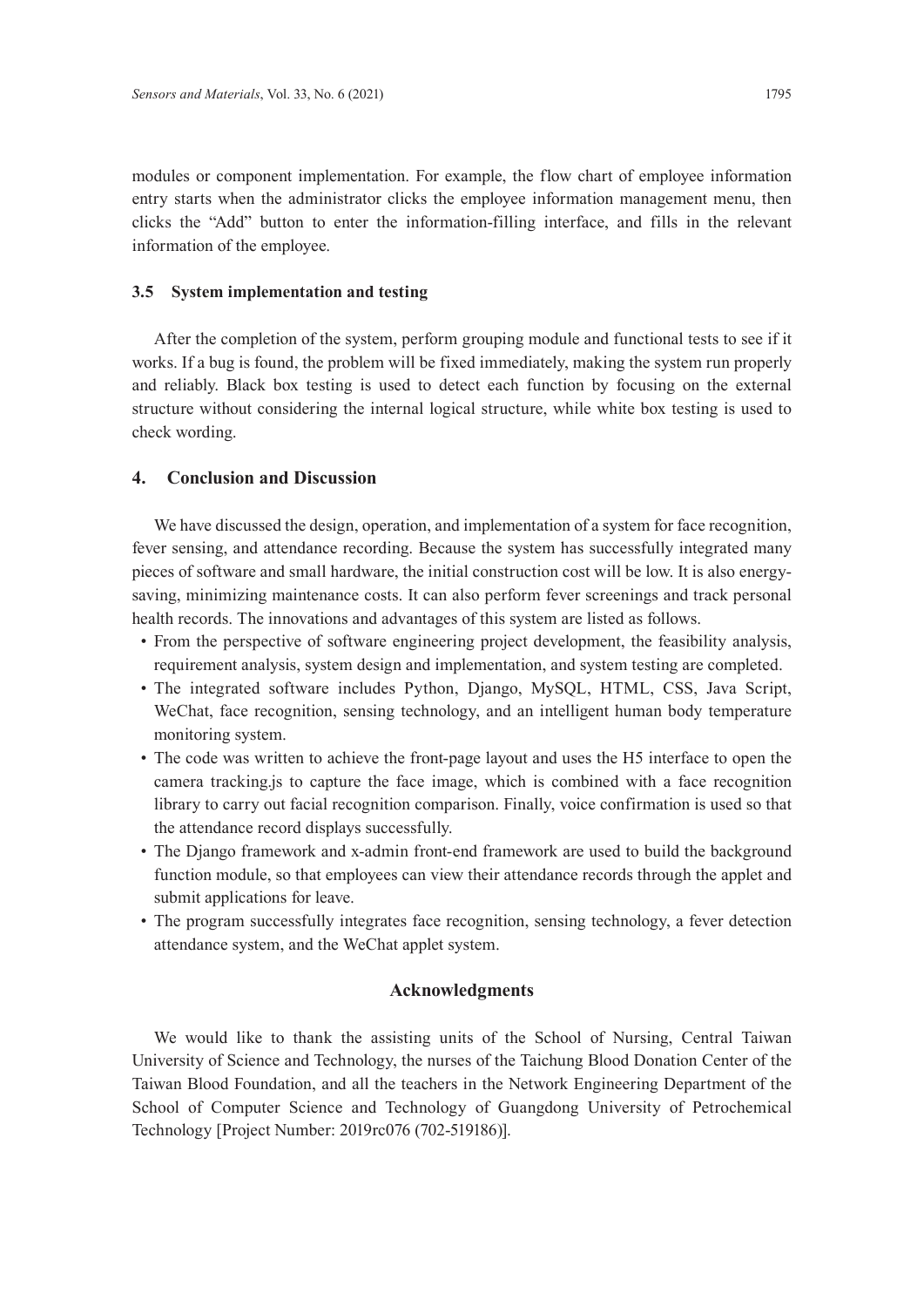# **References**

- 1 Global New Crown Pneumonia (COVID-19) Epidemic Briefing: [http://www.medsci.cn/article/show\\_article.](http://www.medsci.cn/article/show_article.do?id=025620e215ed) [do?id=025620e215ed](http://www.medsci.cn/article/show_article.do?id=025620e215ed) (accessed March 2021).
- 2 E. Hussein, S. Daoud, H. Alrabaiah, and R. Badawi: Child Youth Serv. Rev. **119** (2020) 105699. [https://doi.](https://doi.org/10.1016/j.childyouth.2020.105699) [org/10.1016/j.childyouth.2020.105699](https://doi.org/10.1016/j.childyouth.2020.105699)
- 3 R. Kuppuswamy and D. Mhakure: Procedia CIRP **91** (2020) 565. <https://doi.org/10.1016/j.procir.2020.02.215>
- 4 R. J. Wotherspoon, C. J. Mannion, and R. E. A. Harlow : Br. J. Oral. Maxillofac. Surg. **58** (2020). [https://doi.](https://doi.org/10.1016/j.bjoms.2020.08.114) [org/10.1016/j.bjoms.2020.08.114](https://doi.org/10.1016/j.bjoms.2020.08.114)
- 5 A. Yokoyama: ACM SIGGRAPH 97 Visual Proc. (1997) 114.<https://doi.org/10.1145/259081.259204>
- 6 C. Song, M. Ito, Y. Nishiyama, and K. Sezaki: Proc. 3rd ACM SIGSPATIAL Int. Workshop on Prediction of Human Mobility (2019) 33.<https://doi.org/10.1145/3356995.3364541>
- 7 L. Mishra, T. Gupta, and A. Shree: Int. J. Educ. Res. Open. **1** (2020) 100012. [https://doi.org/10.1016/j.](https://doi.org/10.1016/j.ijedro.2020.100012) [ijedro.2020.100012](https://doi.org/10.1016/j.ijedro.2020.100012)
- 8 R. Rameswari, S. Naveen Kumar, M. Abishek Aananth, and C. Deepak: Proc. Mater. Today (2020). [https://doi.](https://doi.org/10.1016/j.matpr.2020.04.664) [org/10.1016/j.matpr.2020.04.664](https://doi.org/10.1016/j.matpr.2020.04.664)
- 9 S. M. Bah and F. Ming: Array **5** (2020) 100014. <https://doi.org/10.1016/j.array.2019.100014>
- 10 K. B. Pranav and J. Manikandan: Procedia Comput. Sci. **171** (2020) 1651. [https://doi.org/10.1016/j.](https://doi.org/10.1016/j.procs.2020.04.177) [procs.2020.04.177](https://doi.org/10.1016/j.procs.2020.04.177)
- 11 D. J. Lu, M. Girgis, J. M. David, E. M. Chung, K. M. Atkins, and M. Kamrava: Adv. Radiat. Oncol. **9** (2020) 100576. <https://doi.org/10.1016/j.adro.2020.09.016>
- 12 M. Katarahweire, E. Bainomugisha, and K. A. Mughal: Dev. Eng. **5** (2020) 100054. [https://doi.org/10.1016/j.](https://doi.org/10.1016/j.deveng.2020.100054) [deveng.2020.100054](https://doi.org/10.1016/j.deveng.2020.100054)
- 13 D. Sethia, D. Gupta, and H. Saran: Smart Health **13** (2019) 100063. [https://doi.org/10.1016/j.smhl.2018.11.001.](https://doi.org/10.1016/j.smhl.2018.11.001)
- 14 M. L. Challa and K. L. S. Soujanya: Proc. Mater. Today **37** (2020) 2109. [https://doi.org/10.1016/j.](https://doi.org/10.1016/j.matpr.2020.07.536) [matpr.2020.07.536](https://doi.org/10.1016/j.matpr.2020.07.536)
- 15 F. Liu, G. Liu, Q. Zhao, and L. Shen: Neurocomputing **402** (2020) 14. [https://doi.org/10.1016/j.](https://doi.org/10.1016/j.neucom.2020.03.102) [neucom.2020.03.102](https://doi.org/10.1016/j.neucom.2020.03.102)
- 16 D. K. Jain, X. Lan, and R. Manikandan: Image Vis. Comput. **103** (2020) 104024. [https://doi.org/10.1016/j.](https://doi.org/10.1016/j.imavis.2020.104024) [imavis.2020.104024](https://doi.org/10.1016/j.imavis.2020.104024)
- 17 Q. Hu, S. Yin, H. Ni, and Y. Huang: Procedia Comput. Sci. **174** (2020) 505. [https://doi.org/10.1016/j.](https://doi.org/10.1016/j.procs.2020.06.118) [procs.2020.06.118](https://doi.org/10.1016/j.procs.2020.06.118)
- 18 U. Jayaraman, P. Gupta, S. Gupta, G. Arora, and K. Tiwari: Neurocomputing **408** (2020) 231. [https://doi.](https://doi.org/10.1016/j.neucom.2019.08.110) [org/10.1016/j.neucom.2019.08.110](https://doi.org/10.1016/j.neucom.2019.08.110)
- 19 M. Kim, S. Kim, and J. Kim: Telemat. Inform. **38** (2019) 46. <https://doi.org/10.1016/j.tele.2019.02.003>

# **About the Authors**



**Min-Chuan Huang** received his bachelor's degree from the Department of Mechanics, Taiwan Military Academy, in 1984, and his M.S. degree in science and Ph.D. degree in engineering in 2003 and 2011, respectively, from I-Shou University. He has been an associate professor at Guangdong Institute of Petrochemical Industry since September 2019. His main research interests are information engineering, big data, deep learning, investment, sociology, and game education. (h0912259520@gmail.com )



**I-Ping Chen** received her bachelor's degree in nursing from Central Taiwan University of Science and Technology in 2004. Since 2019, she has been studying for a master's degree at the Nursing Institute of the School of Nursing, Central Taiwan University of Science and Technology. Her main research interests are elderly care, blood donation education, platelet donation promotion, chronic disease care, and hospice nursing education. (iping.tc@gmail.com )